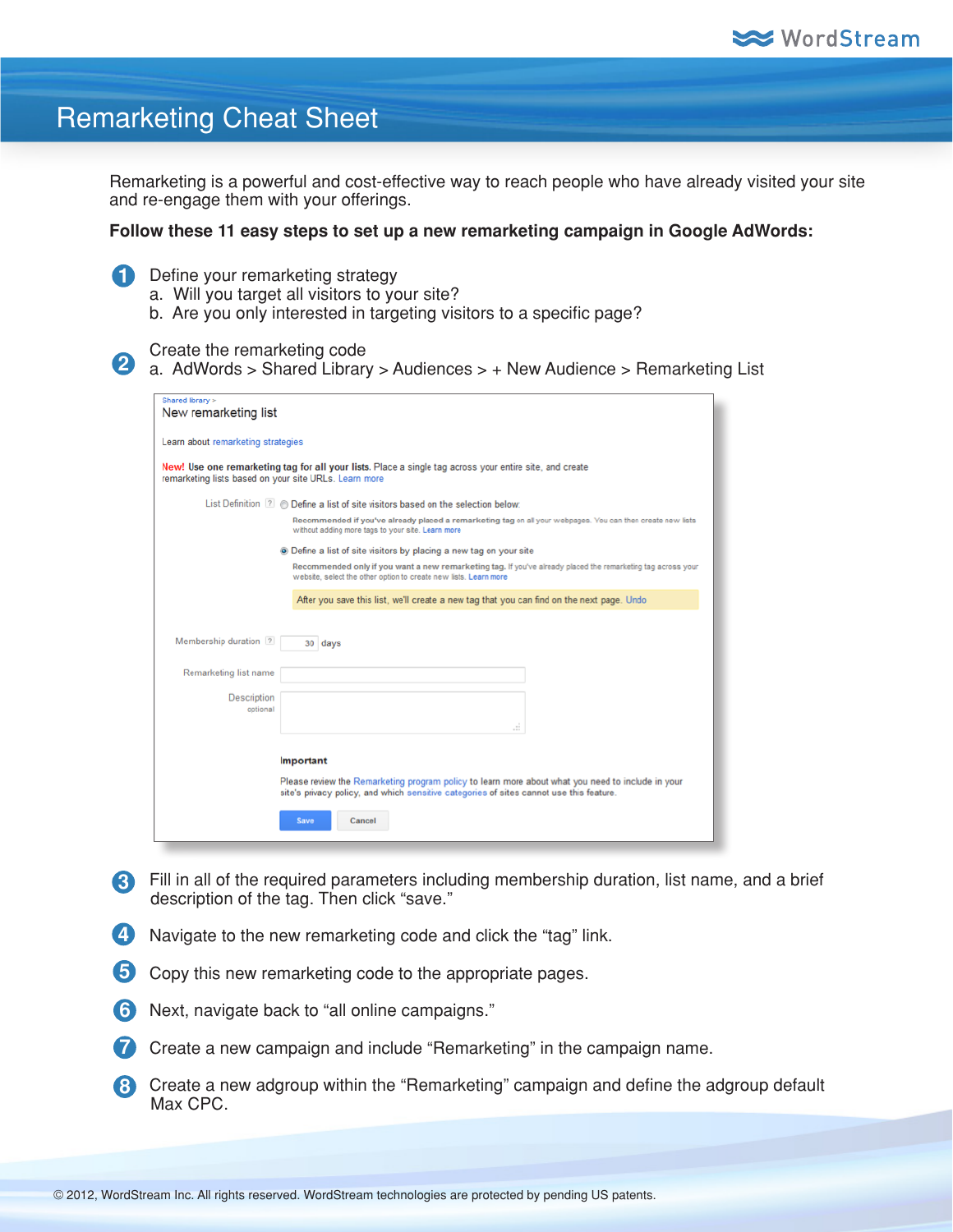

**9** Add both text and image ads to this new ad group. Here are the image ad size requirements:

| <b>Supported image types</b> |                             | $200 \times 200$ | Small square                                      |
|------------------------------|-----------------------------|------------------|---------------------------------------------------|
|                              | Formats: gif, jpg, png, swf | $336 \times 280$ | Large rectangle                                   |
| $320 \times 50$              | Mobile leaderboard          | $300 \times 250$ | Inline rectangle                                  |
| $468 \times 60$              | Banner                      |                  | 120 × 600 Skyscraper<br>160 × 600 Wide skyscraper |
| $728 \times 90$              | Leaderboard                 | See Examples     |                                                   |
| $250 \times 250$             | Square                      |                  |                                                   |



Next, stay within the newly created ad group and click on the "Display Network" tab then **10** the "Interests & Remarketing" button.

| Ads<br><b>Settings</b>                                                 | <b>Ad extensions</b> | Auto targets     | <b>Dimensions</b> |        | <b>Display Network</b>  | $\overline{\phantom{a}}$ |        |        |
|------------------------------------------------------------------------|----------------------|------------------|-------------------|--------|-------------------------|--------------------------|--------|--------|
| + Change display targeting                                             |                      | Display Keywords | <b>Placements</b> | Topics | Interests & Remarketing |                          | Gender | Age    |
| All but deleted placements $\blacktriangledown$                        | Segment $\sim$       | Filter $\mathbf$ | Columns $\sim$    | Ľ      | $\overline{1}$          |                          |        | Search |
| $\blacksquare$ Clicks $\blacktriangledown$<br>None $\rightarrow$<br>VS |                      |                  |                   |        |                         |                          |        |        |

Click "+ Change display targeting" > "Remarketing Lists" > and select the remarketing list you **11** created in step  $2 >$  then click save.

|                                                                                                                                                                     | <b>Display Network</b><br><b>Dimensions</b>                             |
|---------------------------------------------------------------------------------------------------------------------------------------------------------------------|-------------------------------------------------------------------------|
| + Change display targeting<br>Display Keywords                                                                                                                      | Interests & Remarketing<br>Placements<br>Gender<br>Age<br><b>Topics</b> |
| All but deleted interests & remarketing v<br>Segment +                                                                                                              | Ľ<br>Fiter +<br>Columns $\star$                                         |
| $\blacksquare$ Clicks $\blacktriangledown$<br><b>VS</b><br>None $\mathbf$                                                                                           |                                                                         |
| 50                                                                                                                                                                  |                                                                         |
| 30<br>10                                                                                                                                                            |                                                                         |
| Nov 7, 2012                                                                                                                                                         |                                                                         |
| <b>Display Keywords</b><br>All $\sqrt{2}$<br>Edit<br><b>Placements</b><br>$All$ ?<br>Edit<br><b>Topics</b><br>$All$ ?<br>Edit<br><b>Interests &amp; Remarketing</b> |                                                                         |
| Remarketing lists ?<br>Interest categories ?                                                                                                                        | Custom combinations ?                                                   |
| Search by list name                                                                                                                                                 | Selected audiences: 1<br>Q Show Similar Audiences ?                     |
| Remarketing lists: 18                                                                                                                                               | <b>New List</b><br>$\alpha$<br>List size ?                              |
|                                                                                                                                                                     | D<br>B                                                                  |